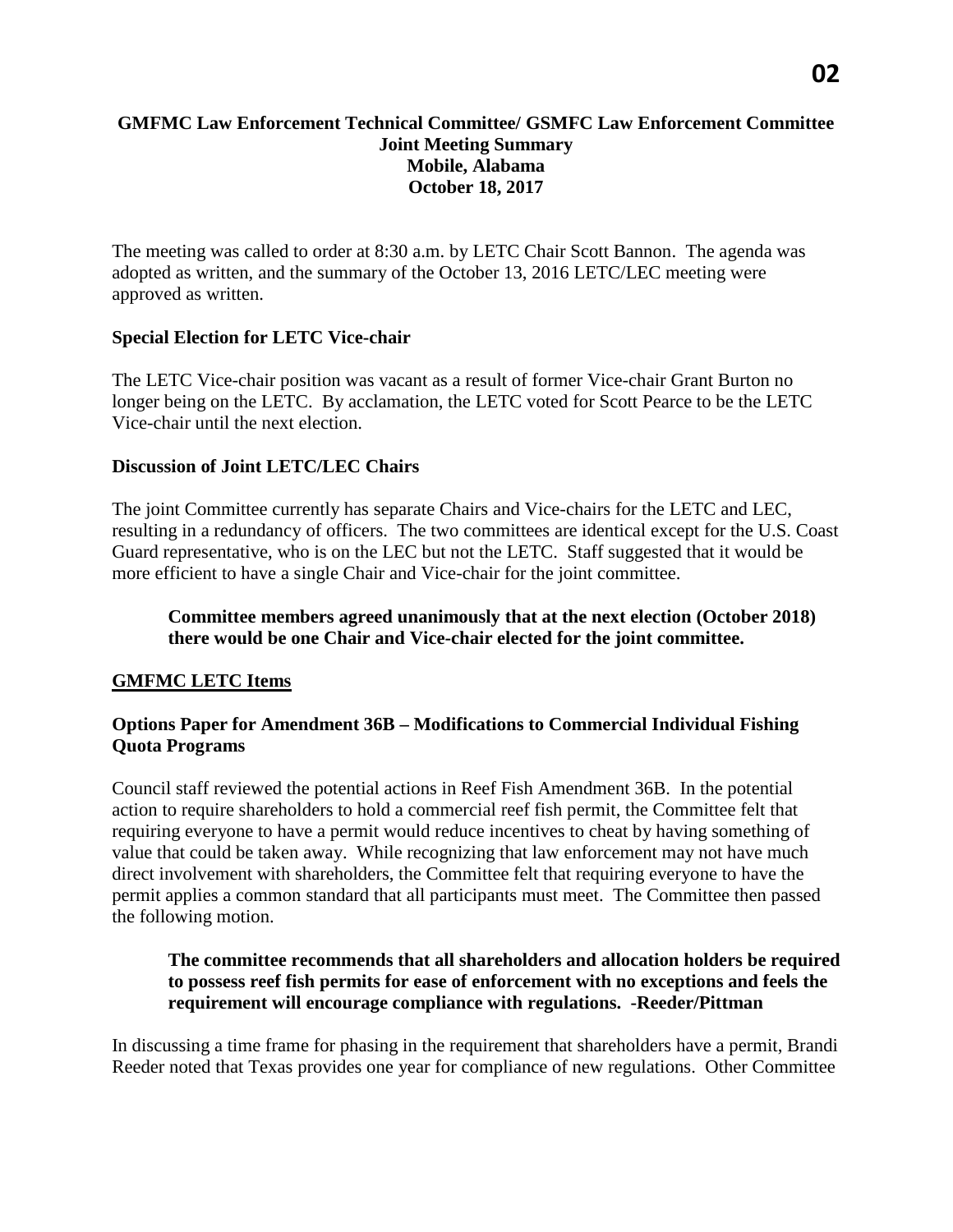members agreed that time should be provided to enable compliance should the new regulation be adopted. The Committee then passed the following motion.

### **LETC recommends a one year from effective date allowance to give shareholders an opportunity to acquire a permit. -Bannon/Pittman**

The Committee felt that the remaining actions were administrative in nature and made no recommendations.

### **Draft Amendment – State Management Program for Recreational Red Snapper**

Council staff reviewed the actions in the State Management Amendments. The Committee discussed enforcement issues should different states adopt different regulations, and enforcement implications should some states manage the private angling component, only, while others managed both the private angling and federal for-hire components. LCDR Stacy McNeer expressed concern that both of these issues (i.e., states having different regulations for harvest and some states managing one component while another manages both components) would pose enforcement problems. He expressed greater concern for determining whether federally permitted for-hire vessels would be required to follow state or federal law. Committee members felt that both of these issues would make enforcement more difficult but not impossible. Recognizing that the Council's current preferred alternative is to allow a state to decide whether to manage one or both components, Committee members agreed that they preferred not to tell other states what to do. Nevertheless, they expressed a preference for the states to manage all recreational vessels. The Committee then passed the following motion.

**Committee recommends allowing states to choose [whether to manage private angling, only or both components] but, in further discussion with federal partners, it would be better if the states were consistent in managing both components across the Gulf. -Reeder/Pittman**

# **Options Paper for Venting Tools and Descending Devices**

Staff noted that the Council voted to have staff stop working on the framework action to require the possession of venting and/or descending devices on vessels with reef fish, and instead to develop a policy statement including development of an outreach program. Consequently, the Committee did not review the alternatives. However, the Committee did review the proposed definitions of venting tools and descending devices contained in the framework action's discussion, and recommended the changes highlighted below.

Venting tool: A venting tool is a device capable of penetrating the abdomen of a fish in order to deflate the expanded air due to a ruptured air bladder from the body cavity of a fish retrieved from depth, with minimum damage. A venting tool must be a sharpened, hollow instrument, such as a hypodermic syringe with the plunger removed, or a 16– gauge needle fixed to a handle. A larger gauge needle is preferred in order to allow more air to escape rapidly. A device that is not hollow, such as a knife or ice pick, is not a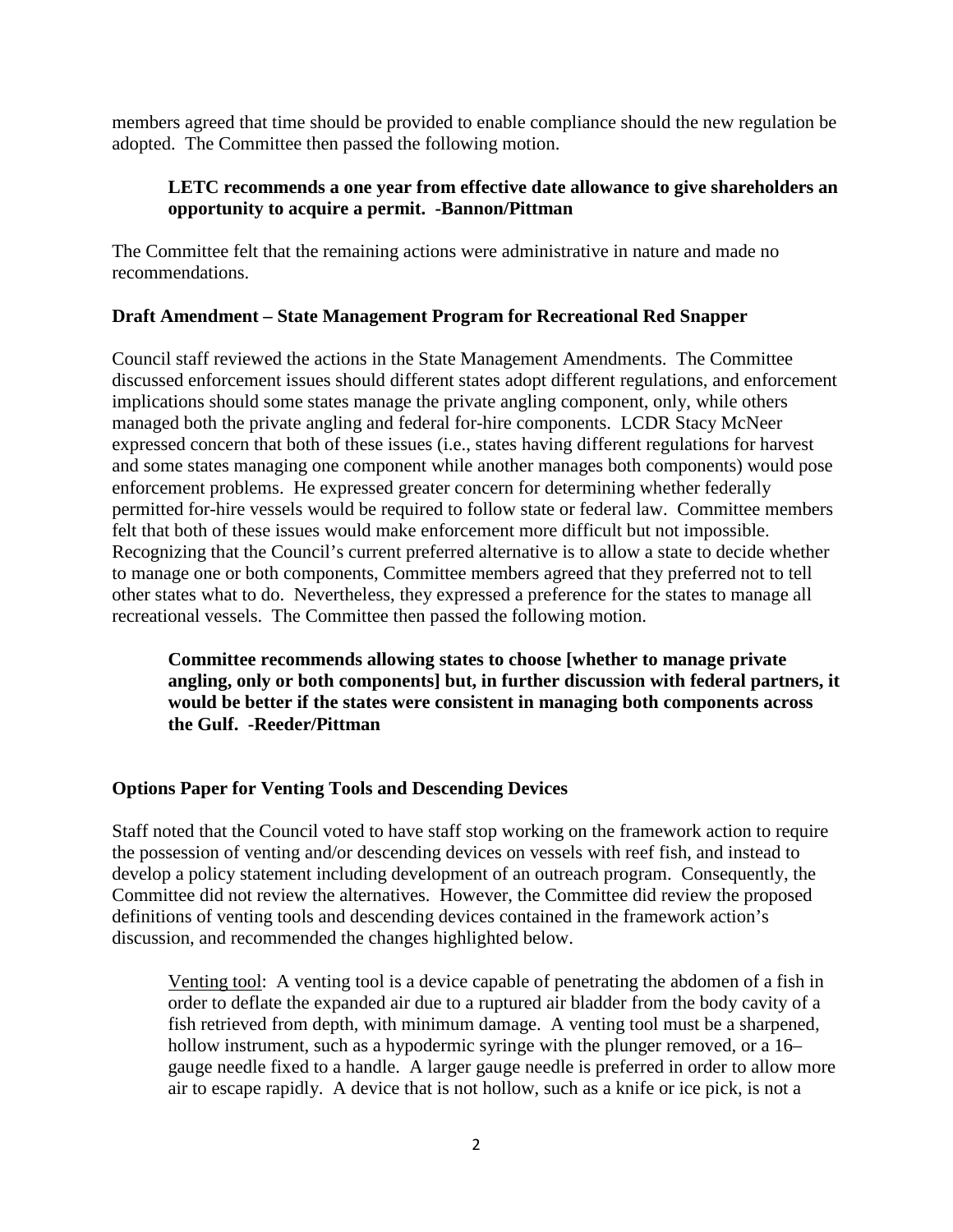venting tool<del>, although it may be possible to use such a device to vent a fish in the absence</del> of a venting tool.

Descending device: A descending device is an instrument that can return a fish to depth with minimum injury to the fish. The fish need not be returned to the bottom, but to must release fish at a depth sufficient for the fish to be able to recover from the effects of barotrauma, generally 33 feet (1 atmosphere of pressure) or greater. The device can be a weighted hook, lip clamp, or box that will hold the fish while it is lowered to depth, and will either release the fish automatically, or release the fish by actions of the operator of the device, or will allow the fish to escape on its own. Since minimizing surface time is critical to increasing survival, descending devices should be rigged and ready for use while fishing is occurring.

### **Options Paper for Draft Modifications to the Sea Turtle Release Protocol and Gear for the Reef Fish Fishery**

Staff reviewed the draft options paper that considers modifications to the sea turtle release protocol and gear for the reef fish fishery. The first action considers including three new approved sea turtle release gears for commercial and charter vessel/headboat Gulf reef fish permit holders.

The LETC made no motions regarding the document; however, they suggested adding specifications of the new gears that are pictured as examples as well as website links were various manufacturers are producing the gears. Council staff stated they thought that was possible as long as we were not endorsing a specific manufacturer thus they would just list them as examples under the new gear type. The second action is administrative and would modify the framework procedure to allow new gears to be approved for use without a full amendment to the fishery management plan. The LETC made no motions or recommendations regarding the second action.

Staff explained the Council intended to move quickly with this document as they were planning to develop a public hearing draft of the document for the January 2018 Council meeting and final draft for the April 2018 Council meeting.

# **Coral Amendment 9 – Public Hearing Draft of Coral Habitat Areas Considered for Management in the Gulf of Mexico**

Council staff presented the Gulf Council's preferred alternatives for Coral Amendment 9. Specific to Action 1, the Committee was concerned with the distance from shore and the distance between the existing Pulley Ridge HAPC with regulations and the proposed expansion. Staff clarified Pulley Ridge is 127 nm offshore and the length of the bottom section would extend HAPC boundaries one additional nautical mile. The Committee stated that any distance less than 0.5 nautical mile was virtually unenforceable, but this proposed extension was of sufficient distance to be enforceable. The Committee also stated that areas with straight lines are preferred for enforcement. Specific to Action 3, Preferred Alternative 7 option c, the Committee recommended that staff include language specifying that no more than a certain percentage of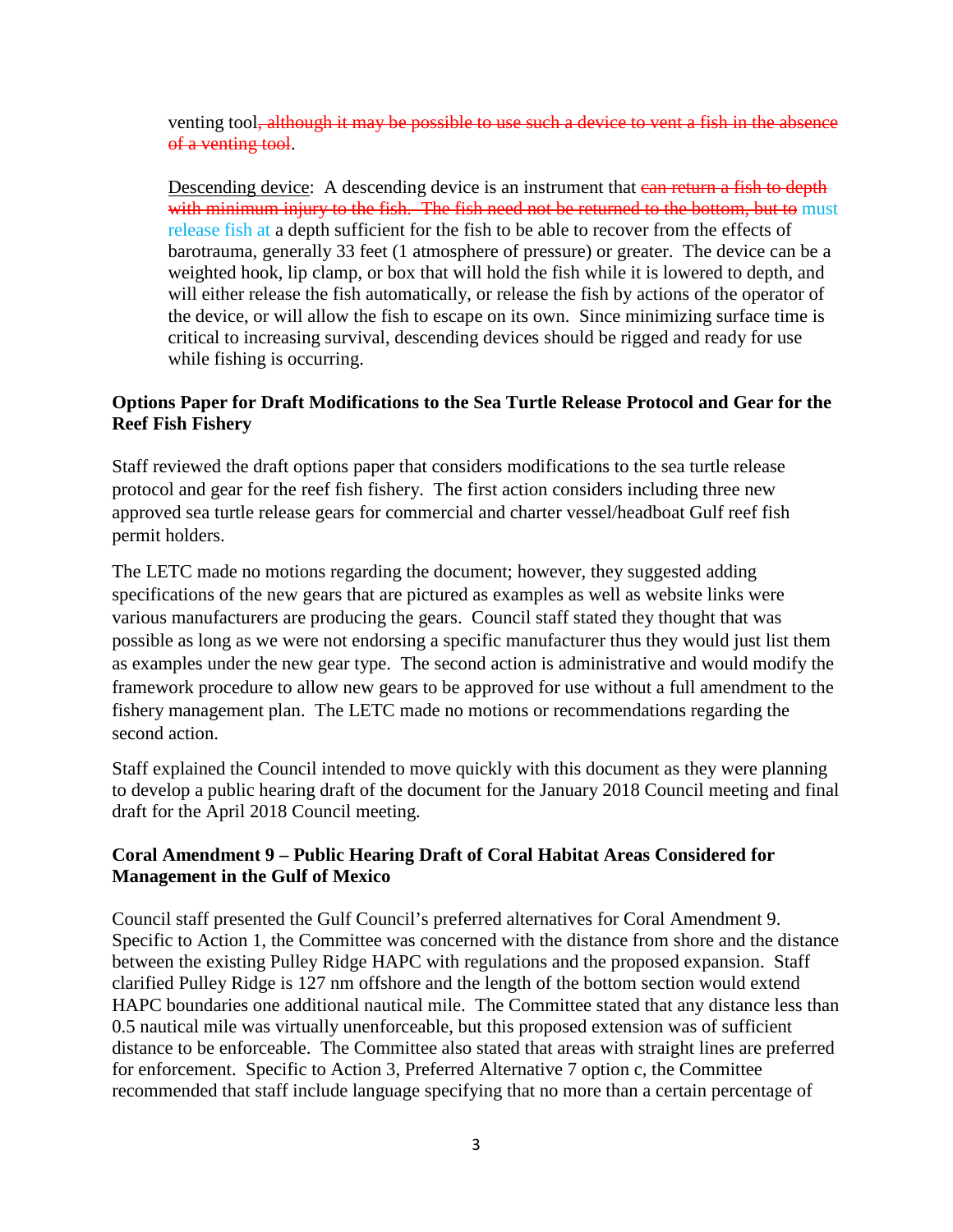catch be anything other than royal red shrimp on board. Lastly, the Committee recommended that the definition of dredging be included and referenced in Action 7.

# **Spiny Lobster Amendment 13 – Bully Net Gear Regulations for Spiny Lobster for the EEZ off Florida**

Staff reviewed Action 1 of the document and informed the Committee that there would be three additional actions added to the document to align federal regulations (off Florida) with the State of Florida regulations for spiny lobster. The Committee felt that consistency between state and federal waters was beneficial.

### **Implications of Permit Transfers for Federal For-hire Vessels**

Council staff reviewed the discussion that occurred at the October Council meeting relating to concern that some federally permitted charter-for-hire operators were transferring their permits to another vessel after the red snapper season ends in order to circumvent rules prohibiting federally permitted vessels from fishing when the season is closed. The Council was informed by NOAA General Counsel that, if a vessel was federally permitted at any time during the year, it was considered a permitted vessel and cannot fish for red snapper in federal waters when the federal for-hire season is closed even if it transferred its permit. However, that designation did not carry over the following year. At that time, a vessel would be considered a private vessel until it transfers the permit back. Furthermore, without the federal permit conditions, federal regulations could not be enforced on a vessel fishing in state waters where the federal government has no jurisdiction. A Committee member noted that another issue existed for dualpermitted vessels. Such vessels are limited to a maximum of 4 crew members when operating as a commercial vessel. With more than 4 aboard it is considered a charter vessel. However, by transferring the charter-for-hire permit to another vessel, the vessel was no longer limited to a maximum crew size.

Committee members asked how prevalent permit transfers were. Staff noted that NMFS had informed the Council that they had not observed a spike in transfers when the red snapper season ended. Staff also noted that in 2015 295 out of 1,328 reef fish permits were transferred (22.2%), and in 2016 272 out of 1,311 permits were transferred (20.7%). A similar percentage of transfers was observed for costal migratory pelagic (CMP) permits even though mackerel were not encountering quota closures. Committee members could not explain why CMP permits were being transferred at the same rate as reef fish permits if the primary reason for reef fish permits to be transferred was to circumvent red snapper season closures.

The Council has asked staff to develop some regulatory options for limiting transfers, for the January 2018 Council meeting. One possible option would be to limit the number a times a permit could be transferred in a year. Committee members felt that was an enforceable option, but could not come up with any other alternatives.

#### **Review of the Guidelines for the 2017 Officer of the Year Award**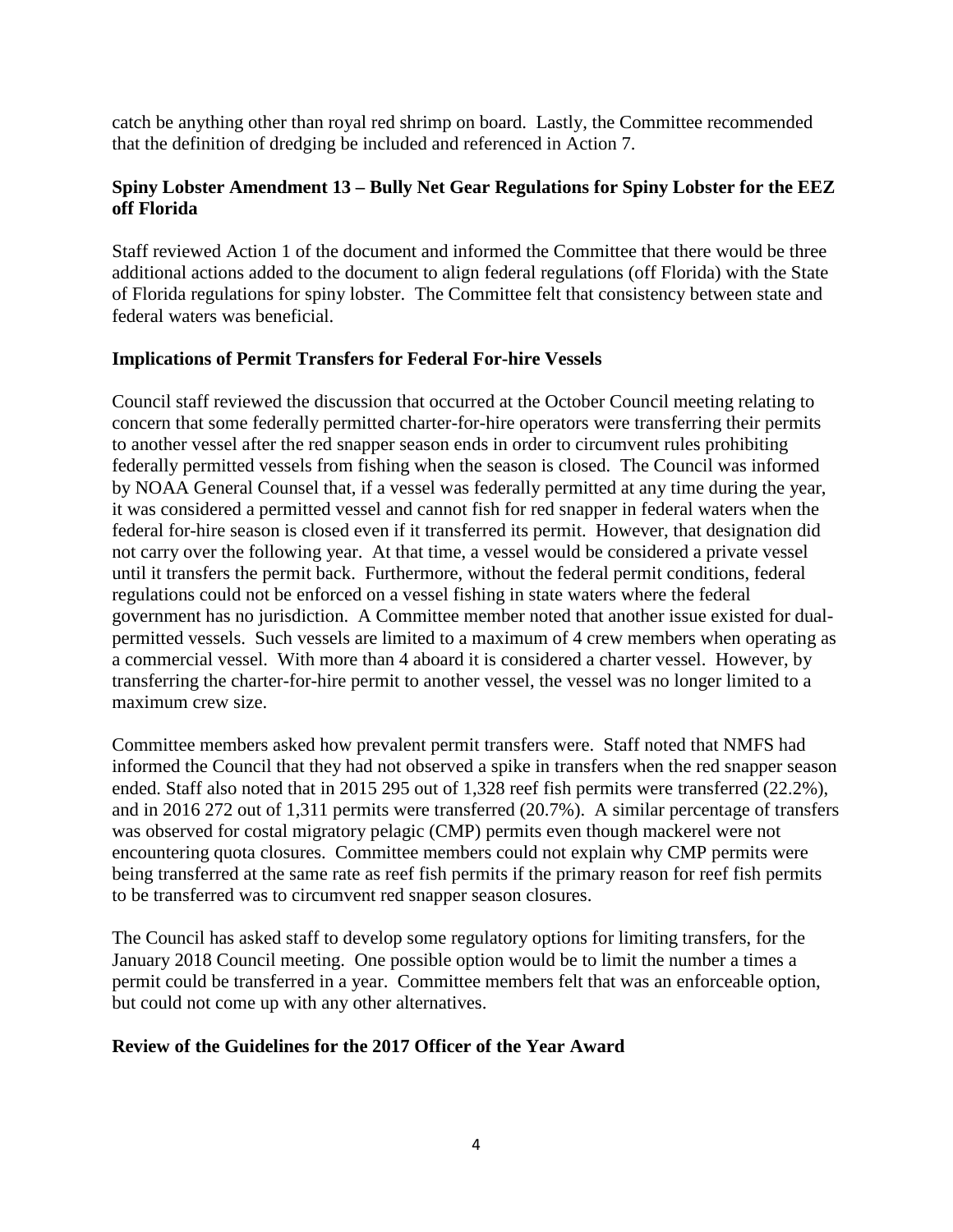Staff reviewed the guidelines for nominating an officer of the year for 2017, and noted that the deadline for submitting nominations is February 1, 2018. The Committee discussed whether there should be a team of the year award, but decided that should be more thoroughly discussed at a future LETC meeting.

# **Overview of Congressional Activities**

Staff noted that the Council Coordination Committee hired an individual to monitor Congressional and Senate activities regarding fishery related bills, and to provide periodic reports back to the Councils on the status of such bills and other Congressional activity. The August 26, 2017 activity report was included in the meeting handouts. If any of the LETC members would like to receive these reports, they should notify staff and we will add them to the e-mail distribution list.

# **GSMFC LAW ENFORCEMENT COMMITTEE SESSION**

# **Potential JEA Gulf-Wide Observed Compliance Rates**

LCDR Stacy McNeer stated that the USCG is currently working with NOAA/JEA program data managers to gather current enforcement effort compared to violations in an effort to increase the accuracy of compliance reporting throughout the Gulf. He appealed to the state representatives present for their feedback regarding this process and the most efficient way to get an idea of overall compliance. He will contact the state representatives via email regarding this issue.

# **IJF Program Activity**

Cobia Profile – Lt. Col. Rusty Pittman informed the group that the Cobia Technical Task Force held its organizational meeting in New Orleans on August 29<sup>th</sup>. Due to approaching Hurricane Harvey, the meeting was cut short but assignments were made and the process begun. The group intends to meet again in early December to continue work on this profile.

Officers' Pocket Guide – Debbie McIntyre explained the purpose of the *Officers' Pocket Guide* is for use by officers in the field. She stated that, due to budget issues in the recent past, the waterproof, spiral-bound version of this publication was discontinued and made available online only. However, she indicated that it is possible that there may be adequate funds in the future to cover this expense if the group felt that this was a valuable tool. Those present responded that the waterproof version was very helpful to the officers on the water and expressed appreciation that this may be available again in the next budget cycle.

Annual License and Fees – Debbie McIntyre thanked those who provided their state/agency's information for the *Annual License and Fees* publication and encouraged any new members of this committee to contact her with questions or for assistance with any of the enforcement publications.

Law Summary (red book) – Debbie McIntyre displayed a copy of the *2017 Law Summary* (red book) and explained that this publication is too large to print for distribution but is available